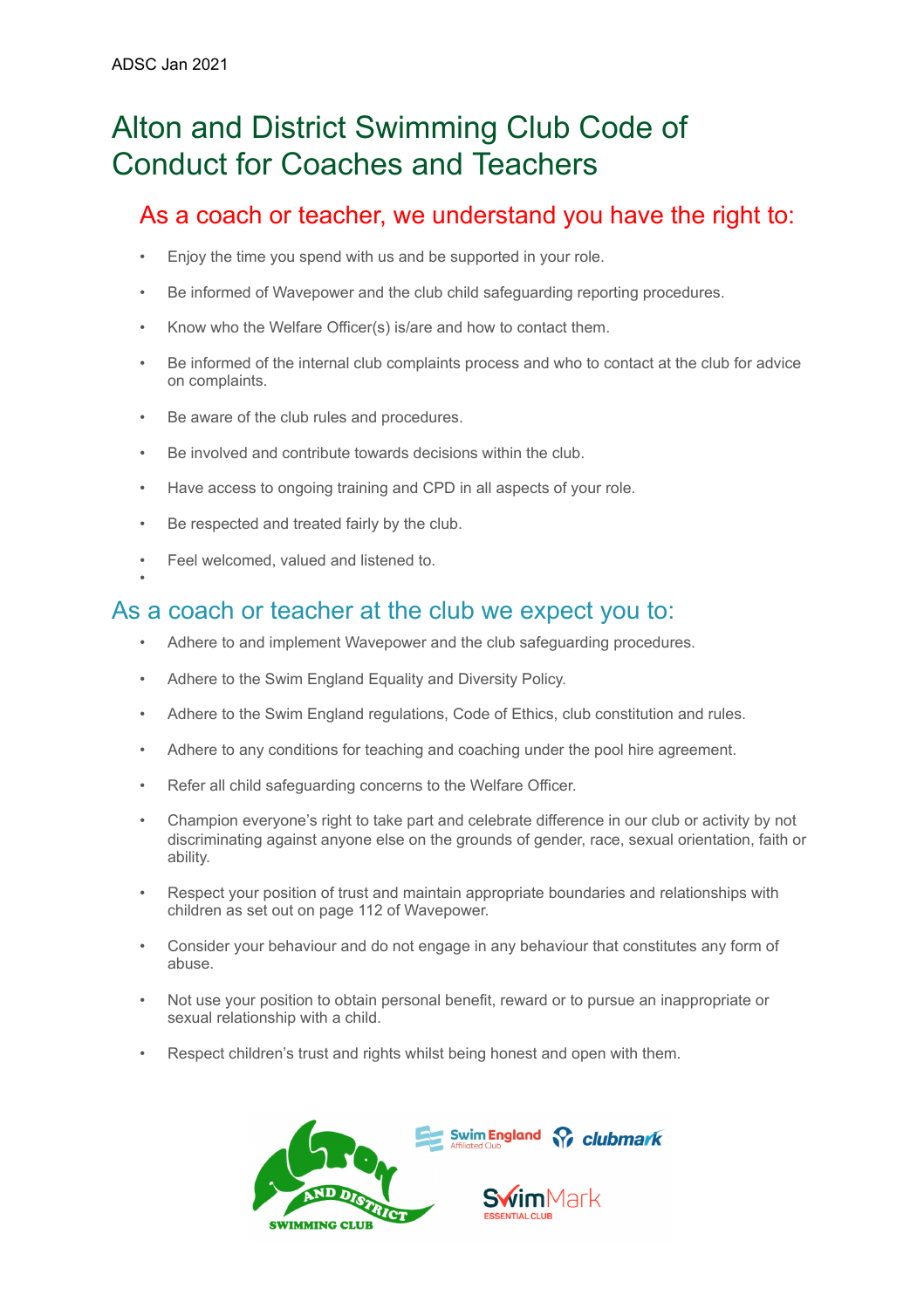### ADSC Jan 2021

- Challenge and address instances of poor, negative, aggressive or bullying behaviour amongst children. Seek advice from the Welfare Officer where necessary.
- Lead by example promoting positive behaviour, good sportsmanship and encourage children to behave in a positive manner and follow the rules of the club and sport.
- Ensure team/squad selection is clear and transparent and be fair and equal when making decisions.
- Keep your coaching and/or teaching qualifications and CPD up to date.
- Complete Swim England approved child safeguarding training every three years.
- Ensure you have a current Disclosure and Barring Service (DBS) certificate (renewable every three years).
- Use positive and constructive methods when teaching and coaching and ensure programmes are appropriate for the age, ability and experience of the child.
- Always put the wellbeing, health and safety of the child before all other considerations including the development of performance.
- Keep children safe in your sessions with appropriate staffing ratios, using safe methods of instruction and techniques and by putting their safety first.
- Ensure any equipment used is fit for purpose, safe to use and accessible.
- Follow the club procedures should a child have an accident or suffer an injury.
- Develop positive relationships with parents/guardians and where possible provide them with regular information and updates regarding their child's development in swimming, para-swimming, diving, high diving, artistic swimming, water polo and open water swimming.
- Listen to any concerns the parent/guardian or child may have and seek advice (where appropriate) to resolve any concerns.
- Treat all personal information about children or their families on a confidential "need-toknow" basis unless information sharing with others is required to protect and safeguard a child from harm.
- Observe the authority of officials and follow the rules of the sport when questioning any decisions.
- Treat with respect and encourage all children to respect all competitors and teams from other organisations in victory or defeat.

**Breaches of the Code of Conduct may result in disciplinary action being taken against you by the club committee under the judicial regulations or if you are employed under your contract of employment. Continued issues and repeated breaches may result in your dismissal from the club.**

#### **Signature of the coach/teacher**